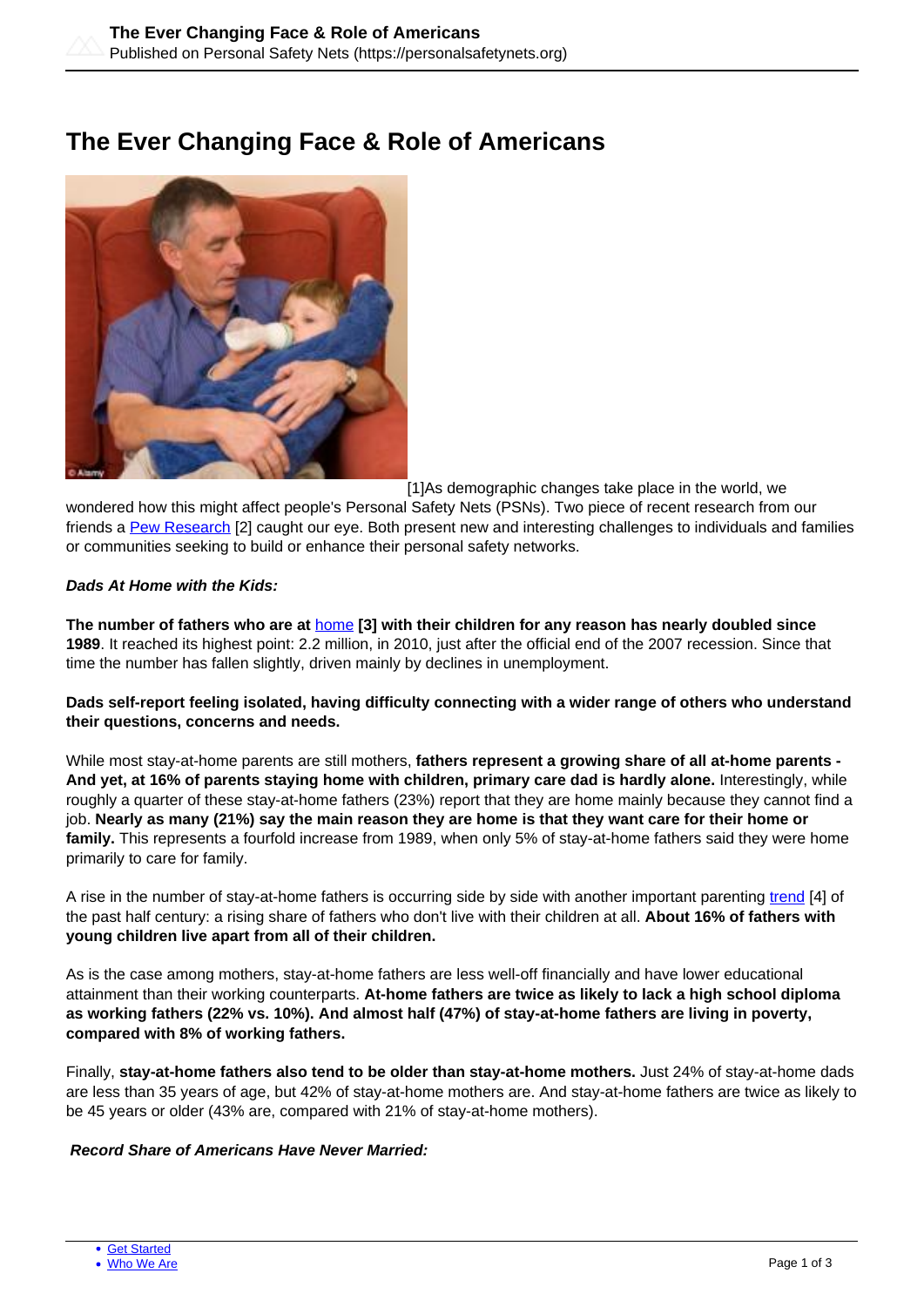

[5]After decades of declining marriage rates and changes in

family structure, **the share of American adults who have never been married is at an** [historic high](https://www.pewsocialtrends.org/2018/04/25/the-changing-profile-of-unmarried-parents/) **[6].** In 2012, one-i[n-five adul](https://personalsafetynets.org/content/building-your-personal-safety-net)ts ages 25 and older (about 42 million people) had never been married. Men are more likely than wom[en to have n](https://personalsafetynets.org/who-we-are)ever been married (23% vs. 17% in 2012). And this gender gap has widened since 1960.

The dramatic rise in the share of never-married adults and the emerging gender gap are related to a variety of factors. **Adults are marrying later in life, and the shares of adults cohabiting and raising children outside of marriage have increased significantly.** The median age at first marriage is now 27 for women and 29 for men, up from 20 for women and 23 for men in 1960. About a quarter (24%) of never-married young adults ages 25 to 34 are living with a partner.

**This trend cuts across all major racial and ethnic groups but has been more pronounced among blacks.** Fully 36% of blacks ages 25 and older had never been married in 2012, up from 9% in 1960. For whites and Hispanics, the share of never-married adults has roughly doubled over that same period. In 2012, 16% of whites and 26% of Hispanics had never been married.

**Shifting public attitudes, hard economic times and changing demographic patterns all contribute to the rising share of never-married adults.**



[7]Today's young adults are slow to tie the knot, and a rising

share may end up not getting married at all. **When today's young adults reach their mid-40's to mid-50's, a record high share (25%) is likely to have never been married.**

And what about lesbian, gay, bisexual and transgender (LGBT) adults? Survey [findings](https://www.pewsocialtrends.org/2018/04/25/the-changing-profile-of-unmarried-parents/) [6] showed 3.5% of adults self-identified as gay, lesbian or bisexual, and **in households identified as LGBT, over 80% are cohabiting partners, while due to the fact that only 19 states recognize marriage between same-sex partners (as of this research), less than 16% are married partners.**

### [CONTACT US](https://personalsafetynets.org/contact)

Unless otherwise indicated, all content on this site is licensed under a [Creative Commons 3.0 US License.](http://creativecommons.org/licenses/by-nc-sa/3.0/us/)